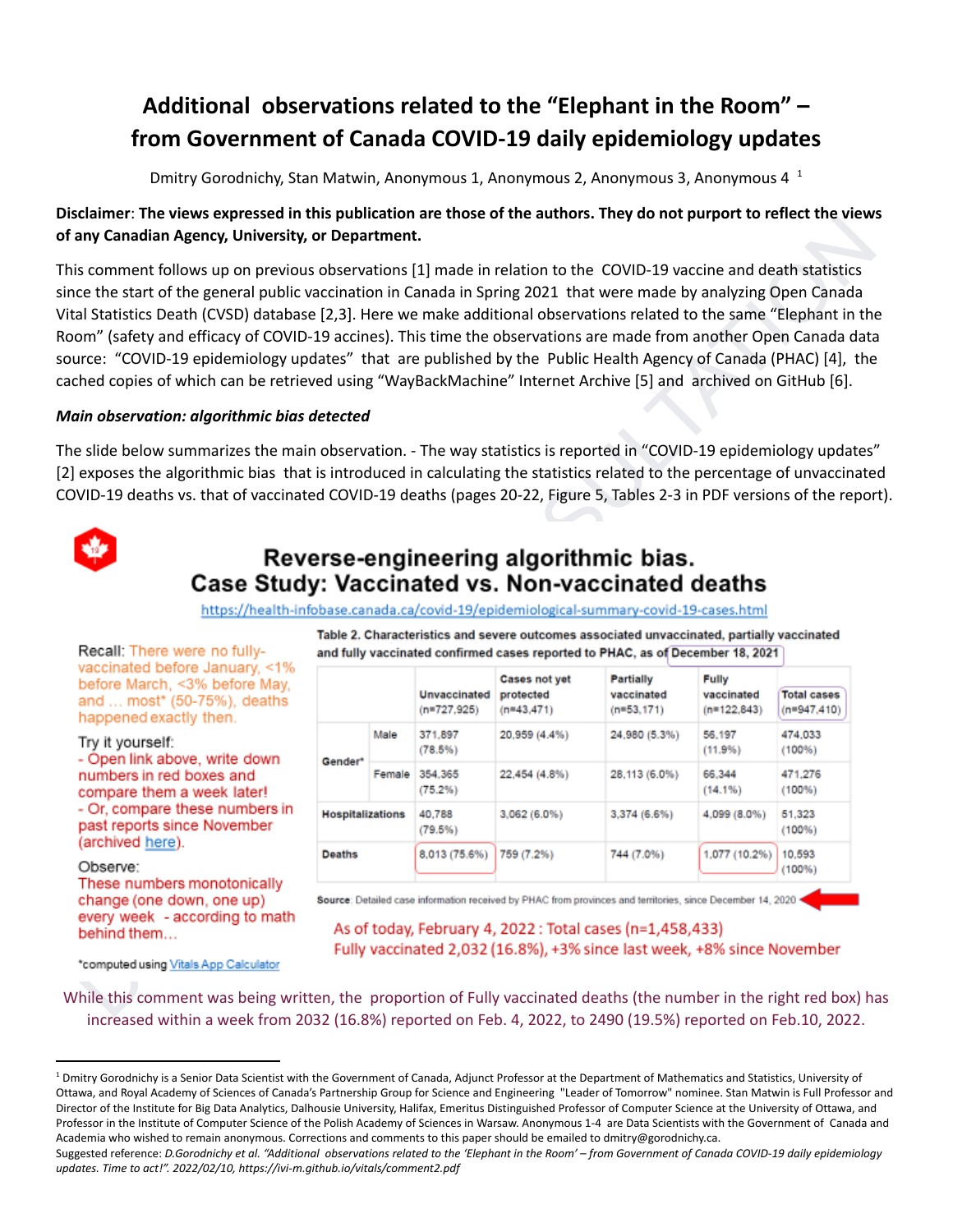As shown in Appendix and as can be validated using the Open Canada Vital Statistics (Deaths) Tracker App [\(https://open-canada.github.io/Apps/vitals\)](https://open-canada.github.io/Apps/vitals), the majority (over 75%) of all deaths that happened in the analyzed period (which is from December 14, 2020, when the first vaccine dose was administered, to the date when the report is published) happened right after Christmas 2020, when there were practically no (statistically speaking, insignificant number of) fully-vaccinated people. More specifically:

### *Removing algorithmic bias from reported data statistics*

|                                                                     |                                                                                             | There were 0 fully-vaccinated as of January 4, less than 1% as of February 18, less than 2 % as of April 6,<br>less than 3% as of April 30, and less than 10% as of June 10, 2021, after which the full-vaccination<br>quickly reached 78% by November, and staying the same approximately the same $(+/- 2%)$ since then.                                                                                                                                                       |                   |                                                                                             |
|---------------------------------------------------------------------|---------------------------------------------------------------------------------------------|----------------------------------------------------------------------------------------------------------------------------------------------------------------------------------------------------------------------------------------------------------------------------------------------------------------------------------------------------------------------------------------------------------------------------------------------------------------------------------|-------------------|---------------------------------------------------------------------------------------------|
| and remove this bias from computation.                              |                                                                                             | In other words, whether deliberately or undeliberately, a significant positive bias (or "advantage") for fully-vaccinated has<br>been embedded directly in the way the proportion of fully-vaccinated deaths has been computed and reported to the<br>public. Having access to the past archived "COVID-19 epidemiology updates" however allows one to reverse-engineer                                                                                                          |                   |                                                                                             |
|                                                                     | Removing algorithmic bias from reported data statistics                                     |                                                                                                                                                                                                                                                                                                                                                                                                                                                                                  |                   |                                                                                             |
| COVID deaths in the considered period.                              | Characteristics and severe outcomes associated unvaccinated, partially vaccinated and fully | which can then be used to compute the true (bias-removed) proportions of unvaccinated COVID deaths vs. vaccinated<br>The following example illustrates how to use the described technique to compute the true ratio of fully-vaccinated cases<br>to unvaccinated cases for any given time period (e.g., for the period between December 4,2021 and January 15, 2022).<br>Consider two published reports one for January 15, 2022 and the other for December 04, 2021 (see below) |                   | Characteristics and severe outcomes associated unvaccinated, partially vaccinated and fully |
| vaccinated confirmed cases reported to PHAC, as of January 15, 2022 |                                                                                             | vaccinated confirmed cases reported to PHAC, as of December 04, 2021                                                                                                                                                                                                                                                                                                                                                                                                             |                   |                                                                                             |
| <b>Status</b>                                                       | Cases                                                                                       | <b>Status</b>                                                                                                                                                                                                                                                                                                                                                                                                                                                                    | <b>Cases</b>      |                                                                                             |
| Unvaccinated                                                        | 771,095                                                                                     | Unvaccinated                                                                                                                                                                                                                                                                                                                                                                                                                                                                     | 709,123<br>43,114 |                                                                                             |
|                                                                     |                                                                                             |                                                                                                                                                                                                                                                                                                                                                                                                                                                                                  |                   |                                                                                             |
| Cases not yet protected                                             | 44,494                                                                                      | Cases not yet protected                                                                                                                                                                                                                                                                                                                                                                                                                                                          |                   |                                                                                             |
| Partially vaccinated<br>Fully vaccinated                            | 61,209<br>581,635                                                                           | Partially vaccinated<br><b>Fully vaccinated</b>                                                                                                                                                                                                                                                                                                                                                                                                                                  | 52,116<br>88,742  |                                                                                             |
| vaccinated.                                                         |                                                                                             | By subtracting the numbers in two tables, one obtains that between December 04, 2021 and January 15, 2022, there<br>were 492,893 cases among fully vaccinated, 61,971 cases among the unvaccinated, and 9.093 cases among partially                                                                                                                                                                                                                                              |                   |                                                                                             |

Taking into account the number of fully vaccinated people at that time was only five times larger than the number of unvaccinated and partially vaccinated people (77% vs. 18% and 5%, according to [6]), leads to the conclusion that, in the considered period, fully-vaccinated people were *more likely* to be infected with COVID-19 than unvaccinated people.

The analysis still continues, as the latest reported data are still being processed. In the meanwhile, some conclusions and recommendations can already be made.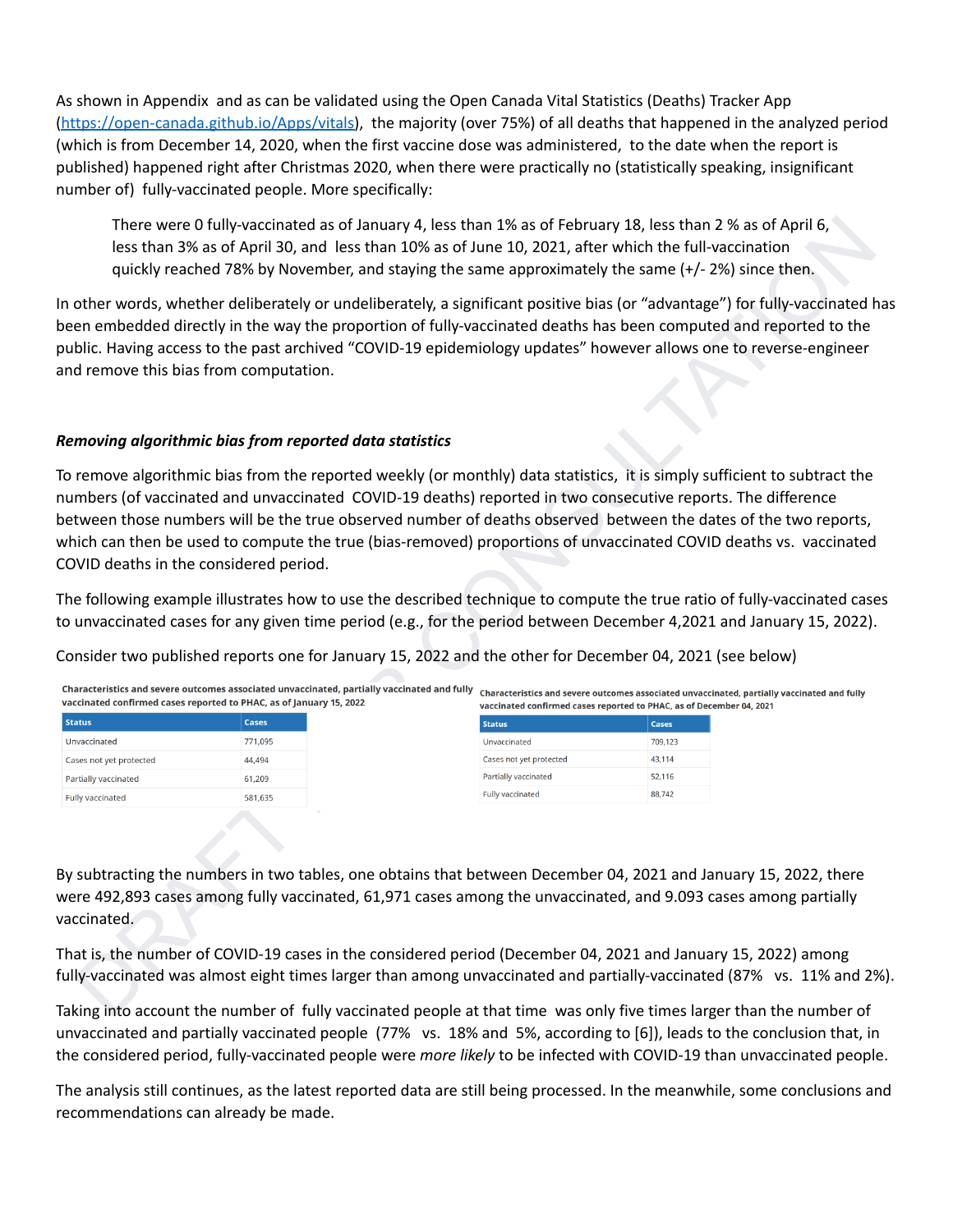### **Conclusions**:

The data from the Government of Canada's "COVID-19 epidemiology updates" do not support the claims about COVID-19 vaccines, as having over high (over 90%) efficacy [8], as claimed originally a year ago. In contrast, they provide evidence that COVID-19 vaccines, which as known, were approved under Emergency Use Authorization and did not go through the same lengthy testing protocol as all previous vaccines, may have a negative impact on a person's immunity towards the COVID-19 infection. Whether this is true only for a particular variant of the infection, or only for a particular portion of the Canadian population needs to be further investigated.

### **Recommendations:**

- Start computing and reporting Cases and Deaths following vaccination statistics in 'COVID-19 Daily Epidemiology Updates' [4] without the embedded bias, as done elsewhere [9-10], i.e. using weekly cases totals, instead reporting totals numbers since December 14, 2020.
- Report empirically measured COVID-19 vaccines efficacy and track it over time based on the data that has become available since October 2021 and using the unbiased data reporting metrics discussed in this paper.

#### **References**

[1] "Some observations from Canadian Vital Statistics Death (CVSD) Database related to the 'Elephant in the Room'" (D.Gorodnichy, R.Kulik, S.Matwin). Submission to The Lancet Journal. 2022/01/06, https://open-canada.github.io/vitals/comment.pdf

wards the C[O](https://www150.statcan.gc.ca/t1/tbl1/en/tv.action?pid=1310081001)VID-19 iniction. Whether this is true only for a particular variant of the infection, or only for a particular<br>then of the Canadian population needs to be further investigated.<br>
Start computing and reporting Ca [2] Statistics Canada, Canadian Vital Statistics - Death database (CVSD), https://www23.statcan.gc.ca/imdb/p2SV.pl?Function=getSurvey&SDDS=3233 Provisional weekly death counts, by selected grouped causes of death. Table: 13-10-0810-01. URL: https://www150.statcan.gc.ca/t1/tbl1/en/tv.action?pid=1310081001)

[3] Open Canada Vital Statistics Tracker. URL: https://open-canada.github.io/Apps/vitals (Mirror: https://o-canada.shinyapps.io/vitals/). Code Source: https://github.com/open-canada/vitals

[4] 'Cases following vaccination', COVID-19 Daily Epidemiology Update, Public Health Agency of Canada, https://health-infobase.canada.ca/covid-19/epidemiological-summary-covid-19-cases.html#a9

[5] "WayBackMachine" Internet Archive: https://web.archive.org

[6] Archive of COVID-19 Daily Epidemiology Update from Public Health Agency of Canada: https://github.com/IVI-M/vv/tree/main/docs/COVID-19%20epidemiology%20updates

[7] https://health-infobase.canada.ca/covid-19/vaccination-coverage/

[8] Scientific Considerations for Using COVID-19 Vaccination Certificates, Report of the Chief Science Advisor of Canada, March 31, 2021, https://science.gc.ca/eic/site/063.nsf/eng/h\_98229.html

[9] 'Reported side effects following COVID-19 vaccination in Canada', Canadian COVID-19 vaccination safety report, Public Health Agency of Canada, <https://health-infobase.canada.ca/covid-19/vaccine-safety/>

[10] Hospitalizations by vaccination status, COVID-19 (coronavirus) in Ontario, <https://covid-19.ontario.ca/data/hospitalizations#hospitalizationsByVaccinationStatus>